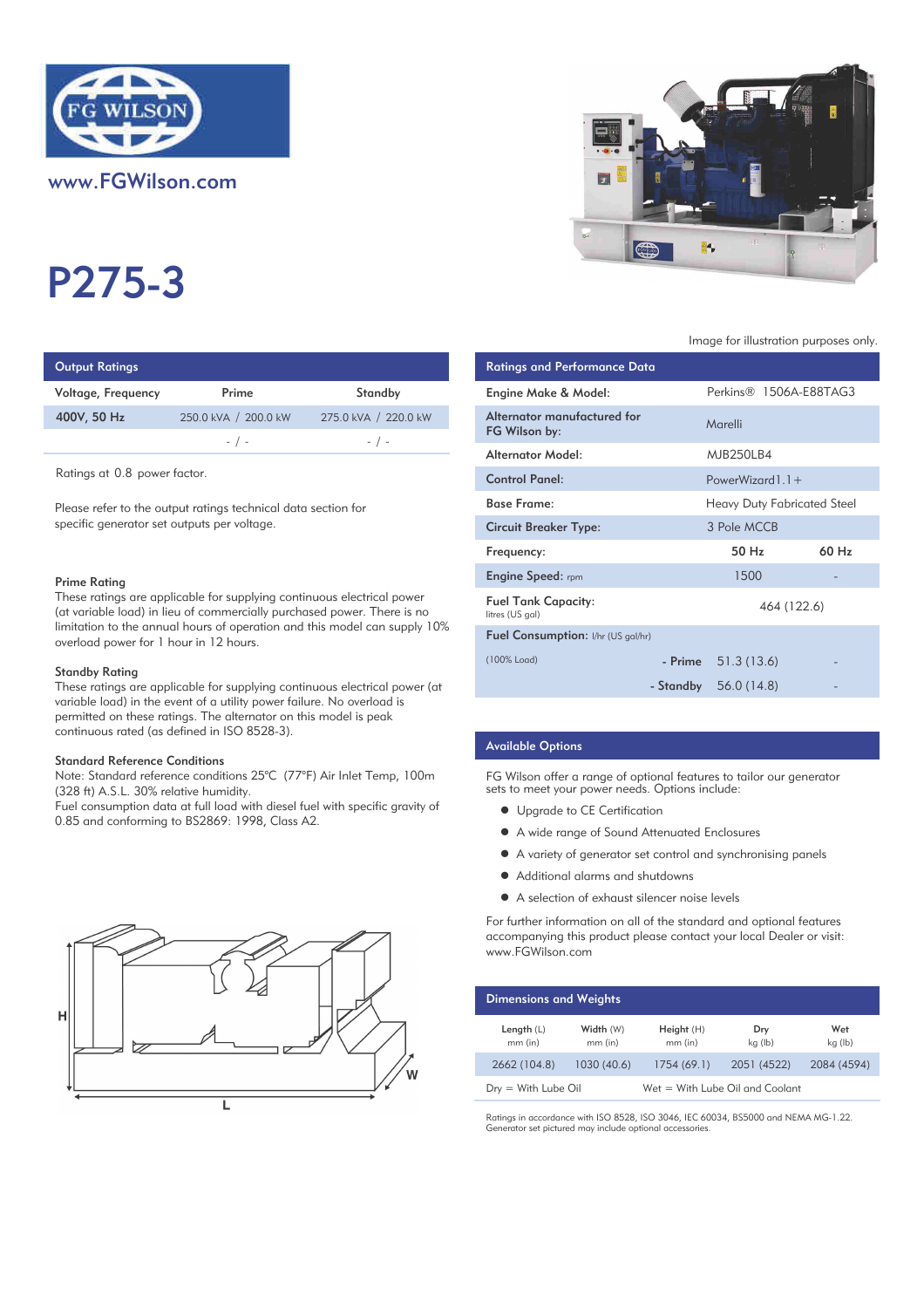| <b>Engine Technical Data</b>                       |                        |                                                 | <b>Air Systems</b>  |
|----------------------------------------------------|------------------------|-------------------------------------------------|---------------------|
| No. of Cylinders / Alignment:                      |                        | 6 / In Line                                     | Air Filter Ty       |
| Cycle:                                             |                        | 4 Stroke                                        | Combustion          |
| Bore / Stroke: mm (in)                             |                        | 112.0(4.4)/149.0(5.9)                           |                     |
| Induction:                                         |                        | Turbocharged Air To Air<br><b>Charge Cooled</b> | Max. Comb           |
| <b>Cooling Method:</b>                             |                        | Water                                           | <b>Restriction:</b> |
| <b>Governing Type:</b>                             |                        | Electronic                                      |                     |
| <b>Governing Class:</b>                            |                        | ISO 8528 G2                                     |                     |
| <b>Compression Ratio:</b>                          |                        | 16.1:1                                          | <b>Cooling Sys</b>  |
| Displacement:   (cu. in)                           |                        | 8.8 (537.0)                                     | <b>Cooling Sys</b>  |
| <b>Moment of Inertia:</b> $kg \, m^2 \, (lb/in^2)$ |                        | 2.40 (8212)                                     | <b>Water Pum</b>    |
| <b>Engine Electrical System:</b>                   |                        |                                                 | <b>Heat Reject</b>  |
|                                                    | - Voltage / Ground     | 24/Negative                                     |                     |
|                                                    | - Battery Charger Amps | 45                                              | kW (Btu/min)        |
| Weight: kg (lb)                                    | - Dry                  | 778 (1715)                                      | <b>Heat Radia</b>   |
|                                                    | - Wet                  | 800 (1764)                                      | $kW$ (Btu/min)      |

| <b>Air Systems</b>                                                 | 50 Hz         | $60$ Hz |
|--------------------------------------------------------------------|---------------|---------|
| Air Filter Type:                                                   | Paper Element |         |
| <b>Combustion Air Flow:</b> $m^3/m$ in (cfm)                       |               |         |
| - Prime                                                            | 14.1 (498)    |         |
| - Standby                                                          | 15.0(530)     |         |
| Max. Combustion Air Intake<br><b>Restriction:</b> kPa (in $H_2O$ ) | 6.2(24.9)     |         |

| 16.1:1         | <b>Cooling System</b>                                                     | 50 Hz                   | 60 Hz |  |  |
|----------------|---------------------------------------------------------------------------|-------------------------|-------|--|--|
| 8.8 (537.0)    | Cooling System Capacity: I (US gal)                                       | 33.0(8.7)               |       |  |  |
| 2.40 (8212)    | <b>Water Pump Type:</b>                                                   | Centrifugal             |       |  |  |
|                | Heat Rejected to Water & Lube Oil:                                        |                         |       |  |  |
| 24/Negative    | kW (Btu/min)                                                              | $-$ Prime $110.0(6256)$ |       |  |  |
| 45             |                                                                           | - Standby 112.0 (6369)  |       |  |  |
| 778 (1715)     | <b>Heat Radiation to Room:</b> Heat radiated from engine and alternator   |                         |       |  |  |
| 800 (1764)     | kW (Btu/min)<br>- Prime                                                   | 27.8 (1581)             |       |  |  |
|                | - Standby                                                                 | 29.8 (1695)             |       |  |  |
|                | Radiator Fan Load: kW (hp)                                                | 7.7(10.3)               |       |  |  |
| 60 Hz<br>50 Hz | Radiator Cooling Airflow: m <sup>3</sup> /min (cfm)                       | 6.8(241)                |       |  |  |
| 1500           | <b>External Restriction to</b><br><b>Cooling Airflow:</b> Pa (in $H_2O$ ) | 125 (0.5)               |       |  |  |

Designed to operate in ambient conditions up to 50°C (122°F).

Contact your local FG Wilson Dealer for power ratings at specific site conditions.

| <b>Lubrication System</b>      |                    |
|--------------------------------|--------------------|
| Oil Filter Type:               | Spin-On, Full Flow |
| Total Oil Capacity: I (US gal) | 39.0(10.3)         |
| Oil Pan: $(US gal)$            | 36.0(9.5)          |
| Oil Type:                      | API CI-4 0W-30     |
| <b>Oil Cooling Method:</b>     | Water              |

| <b>Exhaust System</b>                           | 50 Hz                | $60$ Hz |
|-------------------------------------------------|----------------------|---------|
| Maximum Allowable Back Pressure:<br>kPa (in Hg) | 10.0(3.0)            |         |
| <b>Exhaust Gas Flow:</b> $m^3/m$ in (cfm)       |                      |         |
|                                                 | - Prime $37.5(1324)$ |         |
| - Standby                                       | 40.4 (1427)          |         |
| Exhaust Gas Temperature: °C (°F)                |                      |         |
| - Prime                                         | 537 (999)            |         |
| - Standby                                       | 558 (1036)           |         |
|                                                 |                      |         |

| Performance                        |           | 50 Hz          | 60 Hz                    |
|------------------------------------|-----------|----------------|--------------------------|
| <b>Engine Speed:</b> rpm           |           | 1500           |                          |
| <b>Gross Engine Power: kW (hp)</b> |           |                |                          |
|                                    | - Prime   | 236.0 (316.0)  |                          |
|                                    | - Standby | 258.0 (346.0)  | $\overline{\phantom{0}}$ |
| <b>BMEP:</b> $kPa$ (psi)           |           |                |                          |
|                                    | - Prime   | 2144.0 (310.9) |                          |
|                                    | - Standby | 2344.0 (339.9) |                          |

| <b>Fuel System</b>       |                                           |             |                            |            |
|--------------------------|-------------------------------------------|-------------|----------------------------|------------|
| <b>Fuel Filter Type:</b> |                                           |             | Replaceable Element        |            |
| Recommended Fuel:        |                                           |             | Class A2 Diesel or BSEN590 |            |
|                          | <b>Fuel Consumption:</b> I/hr (US gal/hr) |             |                            |            |
|                          | 110%                                      | 100%        | 75%                        | 50%        |
| Prime                    | Load                                      | Load        | Load                       | Load       |
| 50 Hz                    | 56.0 (14.8)                               | 51.3 (13.6) | 39.9 (10.5)                | 28.8 (7.6) |
| 60 Hz                    |                                           |             |                            |            |
|                          |                                           |             |                            |            |
|                          |                                           | 100%        | 75%                        | 50%        |
| <b>Standby</b>           |                                           | Load        | Load                       | Load       |
| $50$ Hz                  |                                           | 56.0 (14.8) | 43.3 (11.4)                | 31.1(8.2)  |
| 60 H <sub>z</sub>        |                                           |             |                            |            |

(Based on diesel fuel with a specific gravity of 0.85 and conforming to BS2869, Class A2)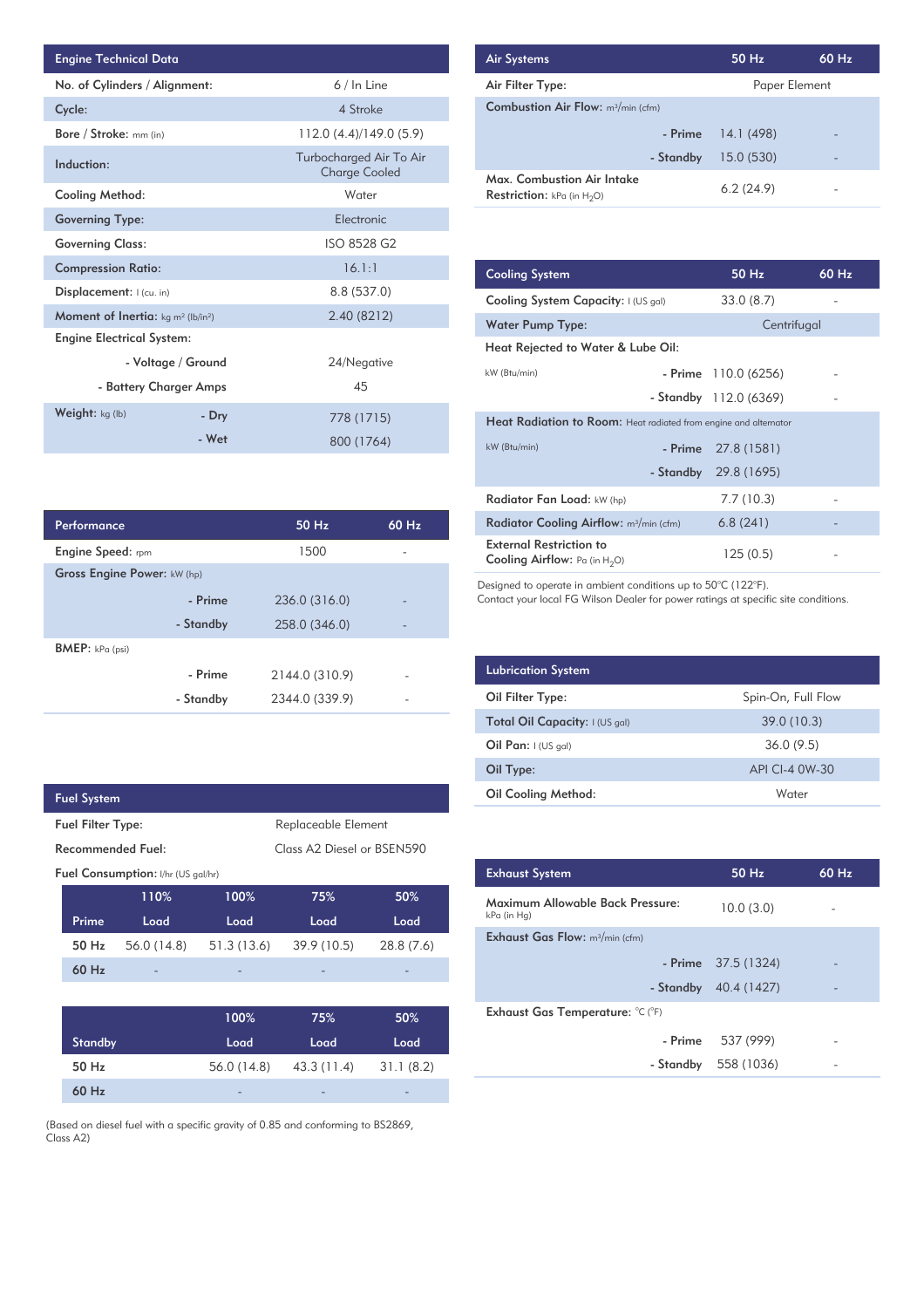| <b>Alternator Physical Data</b>   |                  |
|-----------------------------------|------------------|
| Manufactured for FG Wilson by:    | Marelli          |
| Model:                            | <b>MJB250LB4</b> |
| No. of Bearings:                  | 1                |
| <b>Insulation Class:</b>          | Н                |
| <b>Winding Pitch Code:</b>        | $2/3 - M0$       |
| Wires:                            | 12               |
| <b>Ingress Protection Rating:</b> | IP <sub>23</sub> |
| <b>Excitation System:</b>         | <b>SHUNT</b>     |
| <b>AVR Model:</b>                 | Mark V           |

| <b>Alternator Operating Data</b>          |                                                           |
|-------------------------------------------|-----------------------------------------------------------|
| Overspeed: rpm                            | 2250                                                      |
| <b>Voltage Regulation:</b> (Steady state) | $+/- 0.5%$                                                |
| Wave Form NEMA $=$ TIF:                   | 50                                                        |
| Wave Form IEC $=$ THF:                    | 2.0%                                                      |
| <b>Total Harmonic content LL/LN:</b>      | 2.0%                                                      |
| Radio Interference:                       | Suppression is in line with European<br>Standard EN 55011 |
| Radiant Heat: kW (Btu/min)                |                                                           |
| $-50$ H <sub>z</sub>                      | 14.8 (842)                                                |
| - 60 Hz                                   |                                                           |

| Alternator<br>Performance Data:          |          |                               | 50 Hz    |  | 60 Hz |
|------------------------------------------|----------|-------------------------------|----------|--|-------|
| Data Item                                | 415/240V | 400/230V<br>230/115V<br>230 V | 380/220V |  |       |
| <b>Motor Starting</b><br>Capability* kVA | 403      | 374                           | 337      |  |       |
| <b>Short Circuit</b><br>Capacity** %     | 300      | 300                           | 300      |  |       |
| <b>Reactances: Per Unit</b>              |          |                               |          |  |       |
| Xd                                       | 2.660    | 3.040                         | 3.230    |  |       |
| X'd                                      | 0.219    | 0.251                         | 0.267    |  |       |
| X"d                                      | 0.084    | 0.096                         | 0.102    |  |       |

Reactances shown are applicable to prime ratings.

\*Based on 30% voltage dip at 0.0 power factor and SHUNT excitation.

\*\*With optional permanent magnet generator or AREP excitation.

| Output Ratings Technical Data 50 Hz |                        |        |          |
|-------------------------------------|------------------------|--------|----------|
|                                     |                        |        | Standby: |
| kVA                                 | $\mathsf{k}\mathsf{W}$ | kVA    | kW       |
| 235.0                               | 188.0                  | 260.0  | 208.0    |
| 250.0                               | 200.0                  | 275.0  | 220.0    |
| 240.0                               | 192.0                  | 265.0  | 212.0    |
| 250.0                               | 200.0                  | 275.0  | 220.0    |
|                                     |                        |        |          |
|                                     |                        |        |          |
| 250.0                               | 200.0                  | 275.0  | 220.0    |
|                                     |                        |        |          |
|                                     |                        |        |          |
|                                     |                        |        |          |
|                                     |                        |        |          |
|                                     |                        |        |          |
|                                     |                        | Prime: |          |